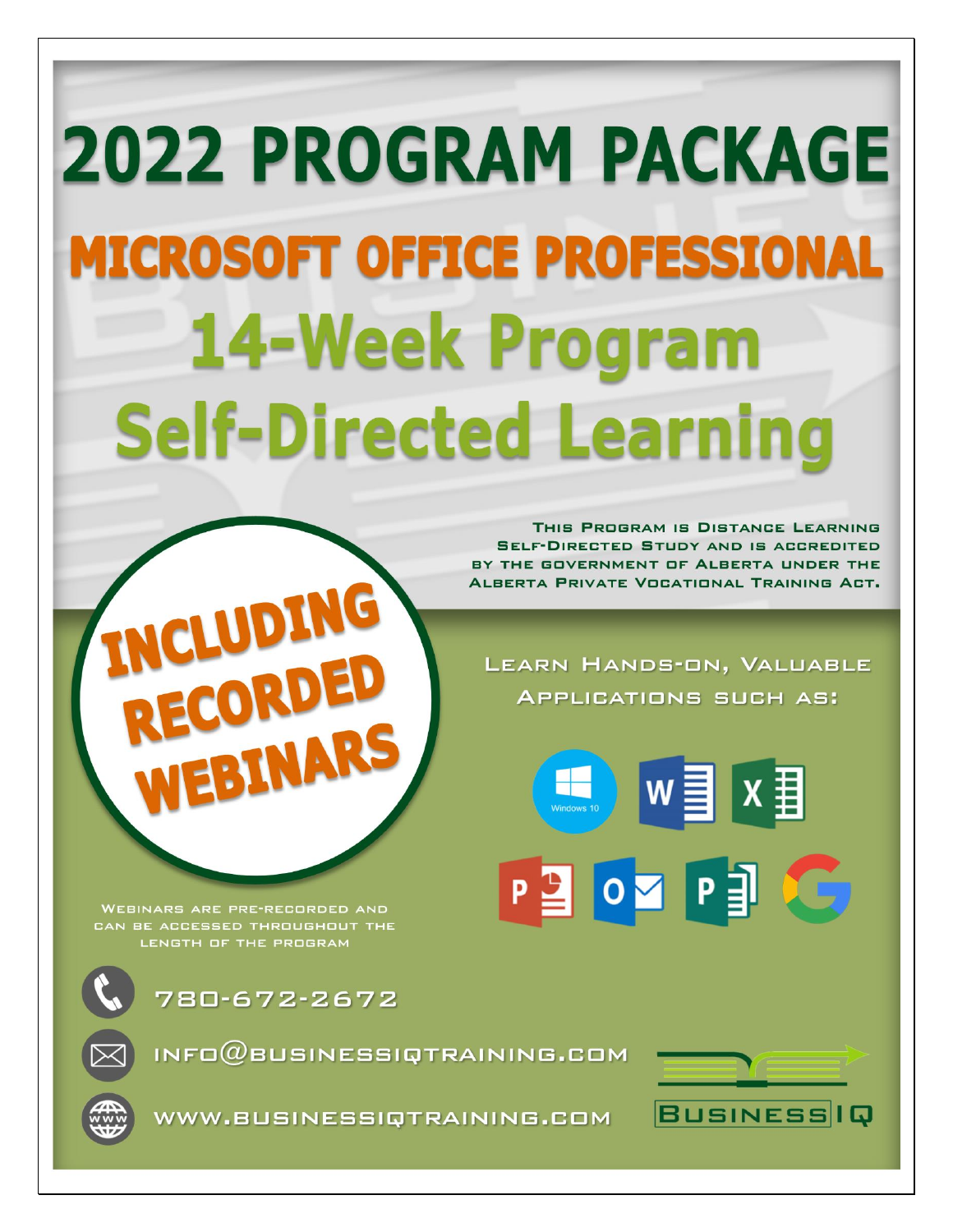# **Business IQ Training Inc. Microsoft® Office Professional Program**

Join the exciting world of business as a Microsoft<sup>®</sup> Office Professional. Competition for these employment openings will remain high as many qualified people look for positions where a strong proficiency in computer software use specifically relating to the Microsoft<sup>®</sup> Office Suite is required. To stay competitive, Microsoft<sup>®</sup> Office Professionals must be able to adapt to changing methods and responsibilities, while demonstrating highly proficient and efficient processing skills.

Microsoft<sup>®</sup> Office Professionals perform a variety of administrative duties in support of managerial and professional employers. Increasingly, they use word processing to format text and prepare professional quality documents and are also responsible for creating spreadsheets and lists to manage information. They make sure information gets to the people who need it, and they store and organize information so that it can be found easily. They may also be responsible for creating professional presentations, meeting agendas as well as use the Microsoft® Office Suite in a variety of ways.

Business IQ Training's Microsoft® Office Professional Program consists of:

- Advanced word processing skills using Microsoft® Office Word 365 to create high-quality documents.
- Progressive database and statistical analysis using Microsoft® Office Excel® 365 to import, export, manage and share data.
- Using Microsoft<sup>®</sup> Office PowerPoint<sup>®</sup> to create powerful, polished presentations.
- Advanced e-mail organization, search, and communication skills through the use of Microsoft<sup>®</sup> Office Outlook® 365.
- Applying Microsoft<sup>®</sup> Office Publisher skills to create high impact marketing materials.
- Gaining knowledge and benefits of Google's free online applications such as Gmail, Google Drive, Google Calendar, Google Docs, Google Sheets and Google Slides.
- Resume writing techniques and preparation.

Business IQ Training's Microsoft® Office Professional Certificate Program provides students with the necessary skills to be competitive in the current job market. Graduates of this program will be highly proficient in Microsoft® computer applications and prepared for a career as a Secretary, Administrative Assistant, Executive Assistant, and Information Management Technician in various industries. These positions involve a wide variety of tasks and assume varying degrees of responsibility depending on market needs, the needs of the firm, experience, skills, education level and personal initiative. With experience and ongoing learning, graduates may also obtain work of a supervisory or managerial nature.

A certificate of completion for the Business IQ Training Microsoft® Office Professional Certificate Program will be issued upon successful completion of all the following courses:

> Using the Windows 10 Operating System Microsoft® Office Word 365 Levels 1, 2 & 3 Microsoft® Office Excel® 365 Levels 1, 2 & 3 Microsoft® Office PowerPoint® 365 Levels 1, 2 & 3 Microsoft® Office Outlook® 365 Levels 1, 2 & 3 Microsoft® Office Publisher® 365 Training Google Applications Resume and Cover Letter Writing

*Effective November 24, 2015 the Microsoft Office Professional certificate program offered by Business IQ Training is licensed under the Alberta Private Vocational Training Act.*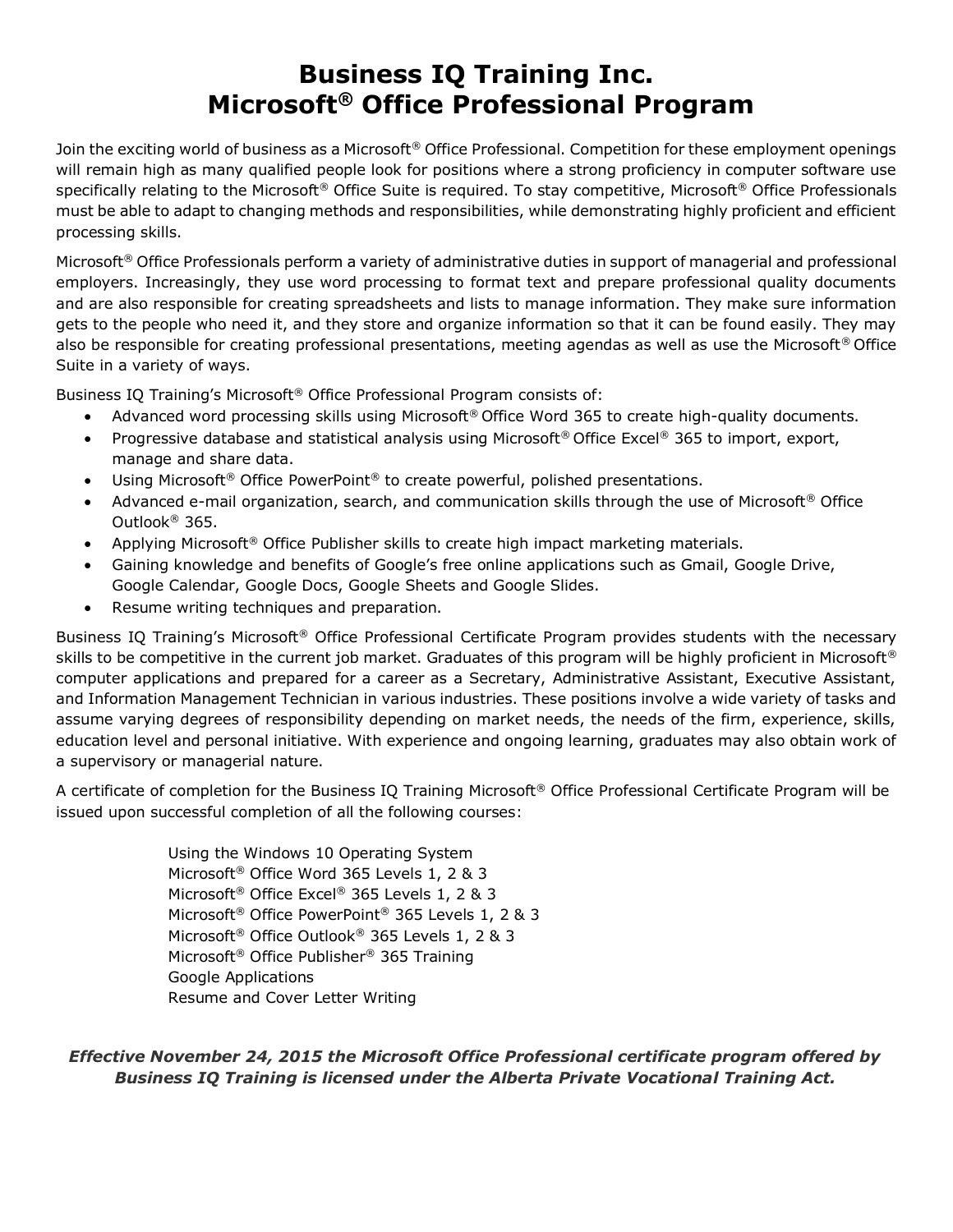# **Admission Requirements for Business IQ Training's Microsoft Office Professional Certificate Program**

### **Student Admission**

Prior to admittance, each student must meet with an admissions councilor from Business IQ Training Inc. who will assess the student's ability to participate in classroom training for the course materials covered in their desired program. In addition, the admissions councilor will help the student assess their career objectives to resolve that their program of choice will suit their career objectives. Although the program is designed to include all levels of computer instruction and will start with basic computer skills training, students will complete a basic computer skills assessment to help determine their level of computer use.

*At the discretion of the admissions councilor, students may be asked to complete basic computer skills activities and/or training prior to acceptance in the program. Students will need to demonstrate basic computer typing skills of 10 words per minute and will need to understand the basic concepts of PC computer use.*

#### **Standard Admission**

Standard admission applicants must be 18 years of age or older by the start date of the program. If underage, the applicant must demonstrate suitability for the program and have written parental consent.

In addition to the above student admission requirements, students will need to meet ONE of the following criteria:

- **1.** Alberta high school diploma, verified by transcript, or non-Alberta equivalent. OR
- **2.** Successful completion of the General Equivalency Diploma (G.E.D.)

#### **Mature Admission**

A mature admission student is someone over the age of 19, who has been out of school for at least 2 years, and does not meet the high school diploma or G.E.D. requirements as a standard admission student.

Mature students will be required to meet the following criteria:

**1.** Have an academic achievement test to demonstrate Grade 12 competency. Standard tests including CAAT, TABE, CAST or Wonderlic will be accepted.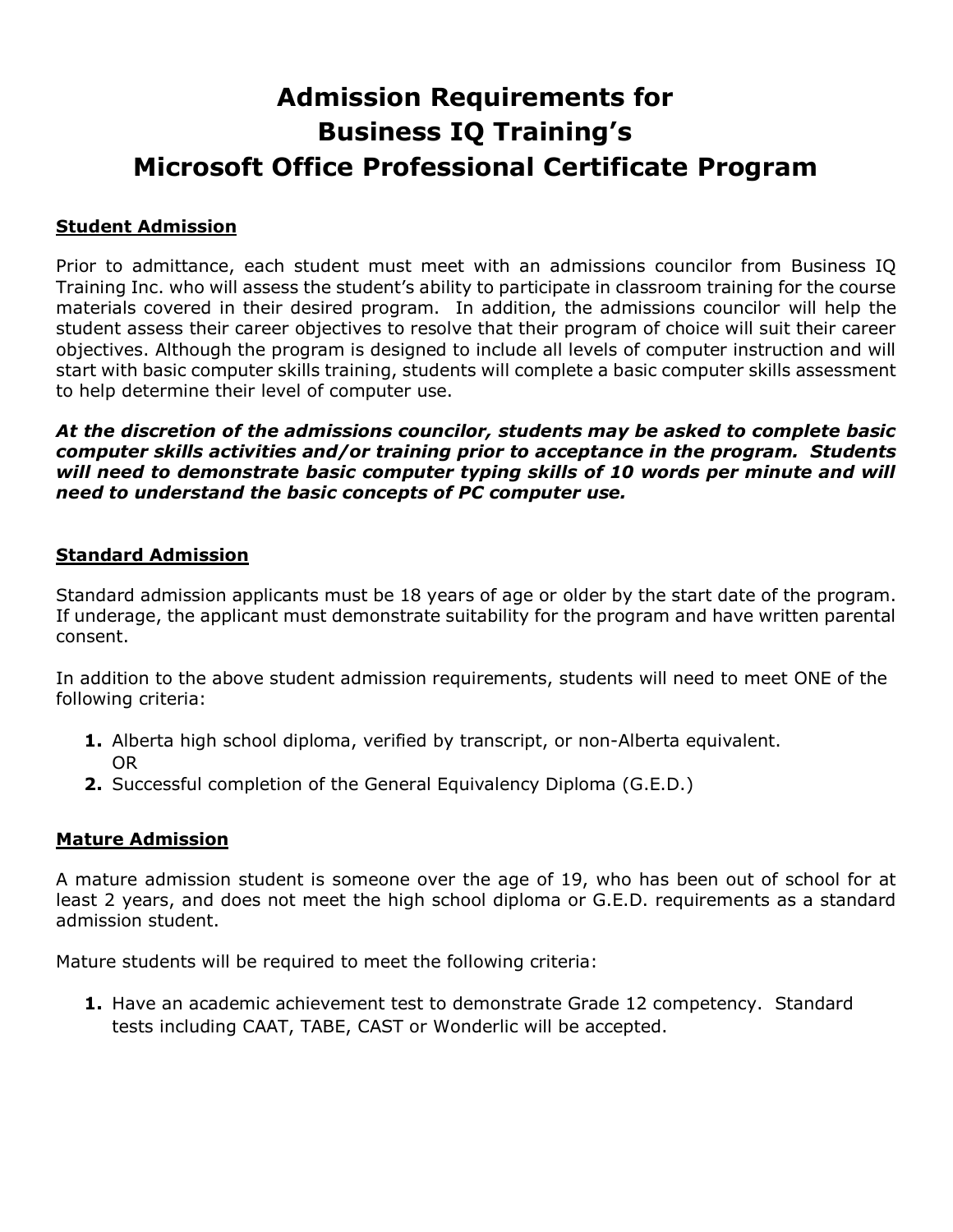# **Terms and Conditions of Registration for Business IQ Training's Microsoft Office Professional Program**

# **Application Fee Required Prior to Registration**

As the Microsoft Office Professional certificate program is licensed under the Alberta Private Vocational Training Act, student finance may be available in the form of student loans and/or grants. Students wishing to apply for to student finance are recommended to apply a minimum of 3 weeks prior to course start date. Assistance with your application is available from our career coaches and will be required for completion of all student aid applications.

Upon confirmation of program eligibility, a \$400.00 registration fee is required and will be credited towards your tuition fee when training commences. Program acceptance will only be guaranteed to students who have provided the application fee, where applicable, a registration fee, a signed Alberta Student Enrolment Contract and have met all other admittance requirements. If a student is receiving funding through Student Finance, the registration fee will be waived however a signed Alberta Student Enrolment Contract will be required along with confirmation of Student Finance arrangements and program acceptance. Registration fees are fully refundable prior to training commencement.

# **Books & Supplies Fees**

2 weeks prior to training commencement all books and supplies fees must be paid unless exception has been made by Business IQ Training for Student Finance arrangements. Books and supplies for the Microsoft Office Professional program are \$1200.00. This fee covers the cost of a laptop computer, all required software for the program and course workbooks. If a student cancels registration in the program with less than 2 weeks' notice no refund will be awarded for books and supplies.

# **Tuition Fees**

The tuition for the Microsoft Office Professional Program is \$2800.00. Tuition fees are in addition to books and supplies costs of \$1200.00 for a total program cost to each student of \$4000.00. Tuition fees are due upon training commencement. Registration fees of \$400.00 that have been received will be credited towards any unpaid tuition fees upon training commencement. Payments can be made by Visa, MasterCard, Debit, Cash, Certified Cheque or Money Order.

# **Refund of Tuition – after training begins**

If a student contract is terminated after the vocational training begins, Business IQ Training is entitled to the following amounts of tuition:

- (a) When 10% or less of the vocational training has been provided, 25% of the tuition costs. For this program, the refund to the student would be \$2100.00 if training is terminated prior to the date specified below for the program date selected.
- (b) When more than 10% but 50% or less of the vocational training has been provided, 60% of the tuition costs. For this program, the refund to the student would be \$1120.00 if training is terminated on or prior to the date specified below for the program date selected.
- (c) When more than 50% of the vocational training has been provided, 100% of the tuition. For this program, the date in which no refund would be issued is on or after date specified below for the program date selected.

| Program<br><b>Start Date</b> | Program<br><b>End Date</b> | <b>Application</b><br><b>Deadline</b> | <b>Books &amp;</b><br><b>Supplies</b><br><b>Fee Due Date</b> | <b>Tuition Due</b><br><b>Date</b> | 90% Tuition<br><b>Refund Date</b> | 40% Tuition<br><b>Refund Date</b> | <b>No Refund</b><br><b>After Date</b> |  |
|------------------------------|----------------------------|---------------------------------------|--------------------------------------------------------------|-----------------------------------|-----------------------------------|-----------------------------------|---------------------------------------|--|
| 1/15/2022                    | 4/23/2022                  | 12/25/2021                            | 1/1/2022                                                     | 1/15/2022                         | 1/22/2022                         | 2/26/2022                         | 2/27/2022                             |  |
| 2/15/2022                    | 5/24/2022                  | 1/25/2022                             | 2/1/2022                                                     | 2/15/2022                         | 2/22/2022                         | 3/29/2022                         | 3/30/2022                             |  |
| 3/15/2022                    | 6/21/2022                  | 2/22/2022                             | 3/1/2022                                                     | 3/15/2022                         | 3/22/2022                         | 4/26/2022                         | 4/27/2022                             |  |
| 4/15/2022                    | 7/22/2022                  | 3/25/2022                             | 4/1/2022                                                     | 4/15/2022                         | 4/22/2022                         | 5/27/2022                         | 5/28/2022                             |  |
| 5/15/2022                    | 8/21/2022                  | 4/24/2022                             | 5/1/2022                                                     | 5/15/2022                         | 5/22/2022                         | 6/26/2022                         | 6/27/2022                             |  |
| 6/15/2022                    | 9/21/2022                  | 5/25/2022                             | 6/1/2022                                                     | 6/15/2022                         | 6/22/2022                         | 7/27/2022                         | 7/28/2022                             |  |
| 7/15/2022                    | 10/21/2022                 | 6/24/2022                             | 7/1/2022                                                     | 7/15/2022                         | 7/22/2022                         | 8/26/2022                         | 8/27/2022                             |  |
| 8/15/2022                    | 11/21/2022                 | 7/25/2022                             | 8/1/2022                                                     | 8/15/2022                         | 8/22/2022                         | 9/26/2022                         | 9/27/2022                             |  |
| 9/15/2022                    | 12/22/2022                 | 8/25/2022                             | 9/1/2022                                                     | 9/15/2022                         | 9/22/2022                         | 10/27/2022                        | 10/28/2022                            |  |
| 10/15/2022                   | 1/21/2023                  | 9/24/2022                             | 10/1/2022                                                    | 10/15/2022                        | 10/22/2022                        | 11/26/2022                        | 11/27/2022                            |  |
| 11/15/2022                   | 2/21/2023                  | 10/25/2022                            | 11/1/2022                                                    | 11/15/2022                        | 11/22/2022                        | 12/27/2022                        | 12/28/2022                            |  |
| 12/15/2022                   | 3/23/2023                  | 11/24/2022                            | 12/1/2022                                                    | 12/15/2022                        | 12/22/2022                        | 1/26/2023                         | 1/27/2023                             |  |

# **Program Dates and Deadlines for 2022**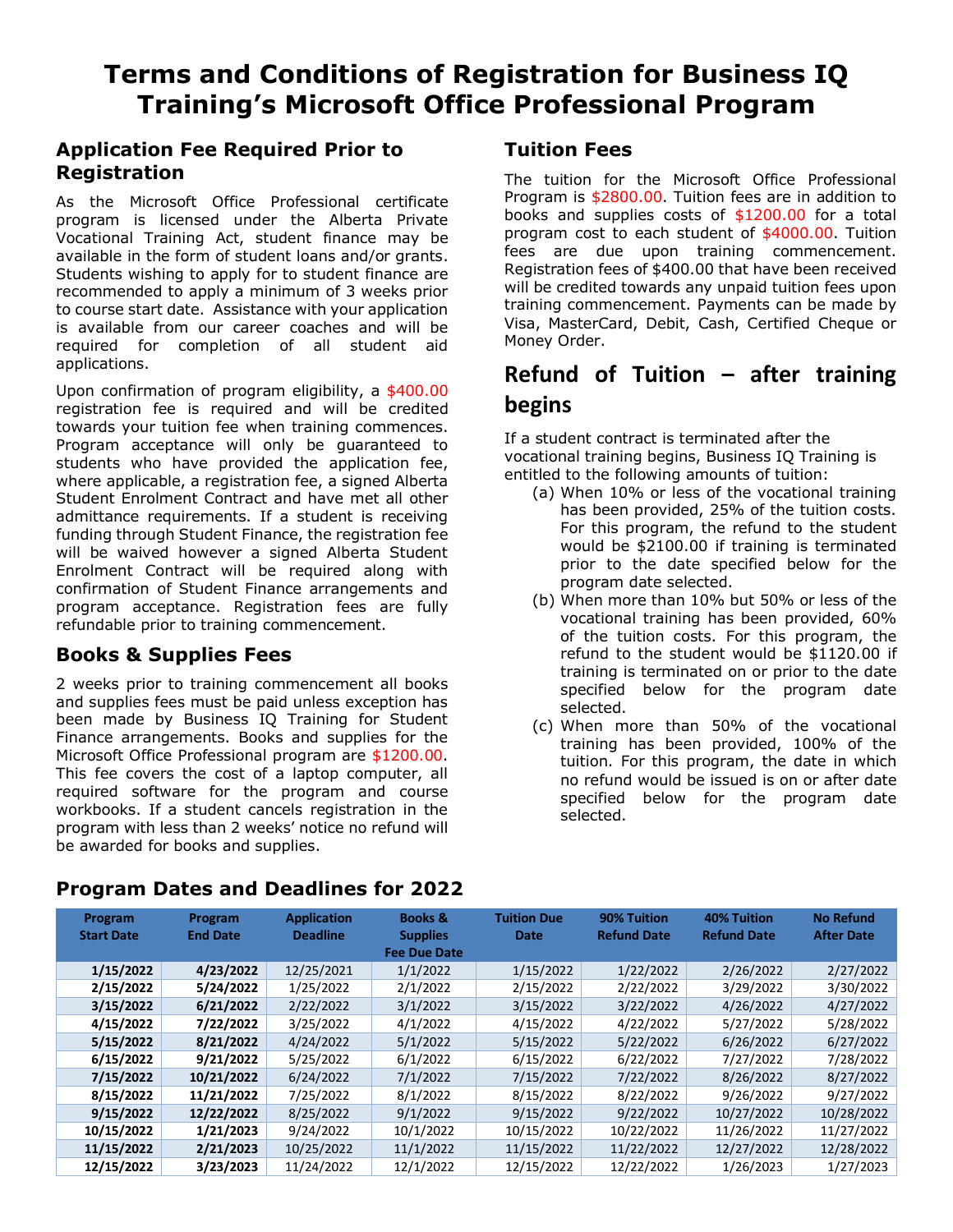# **Module Completion Policy**

It is the responsibility of the student to complete all coursework for all modules by the due dates provided. If an extension for module due dates are required a request must be submitted online within 72 hours of each due date. Missed due dates will result in loss of marks and may result in courses marked as incomplete. To obtain program certification, the student will have to re-register and complete any incomplete courses at an additional expense  $\sim$  Business IQ Management.

Students receiving student aid must be aware that should the student not complete modules by the assigned due dates after 5 consecutive business days, without notifying Business IQ Training of his or her withdrawal, Business IQ Training will consider the student as having withdrawn effective the first day of the missed module due date and will be required to notify the Minister of Education as per the Private Vocational Training Act. Withdrawal from programs will result in a change to the repayment arrangements that the student will have agreed to with student aid.

# **Program Completion**

Upon successful completion of the entire courseware within the Microsoft Office Professional Program, a certificate of completion for the Microsoft Office Professional Program with a letter of reference will be issued by Business IQ Training. If students do not finish or pass all of the modules, students will only receive a certificate of completion for the courseware they have successfully completed but will not receive a certificate for the entire program.

# **For information regarding Alberta's private vocational training licensing requirements, please contact:**

**Private Career Colleges Branch 10155 102 Street, Edmonton AB T5J 4L5 Phone: 780-427-5609 Email:** [pvt.branch@gov.ab.ca](mailto:pvt.branch@gov.ab.ca) **Website:** [www.eae.alberta.ca/pvt](http://www.eae.alberta.ca/pvt)

# **Student Testimonials**

**Former Student:** I just want to say thank you so much for everything. I owe it all to Business IQ for getting me to where I am right now in life, I wouldn't have come across my current employment opportunity without you and your team! Taking the course was the best decision I have ever made!!

**Former Student:** "It was great to freshen up on my education in such a positive and caring environment where you are respected as an individual instead of just a number. My new skills combined with old knowledge help me in every aspect of my day, including work and home. Thank you to all the amazing staff!! I would recommend Business IQ Training to anyone who is willing to learn.

**Former Student:** It's been a few weeks to look back and think about all that I learnt and where I am now as a person. Your programs allowed me to grow once again not just with new information and skills, but also through your encouragement, gave me the confidence to get back out there. Stacey, you are one of the best instructors I've ever had. You made learning easy, but challenging. You stood beside those that really needed help and allowed the others to excel in each area we looked at. You made learning fun and I must admit I miss the class just a bit.

**Former Student:** I just wanted to let you know that I've been hired for the position you referred me to! Thank you so much for putting me in touch with them. It seems like it will be a good fit, and I can't wait to start!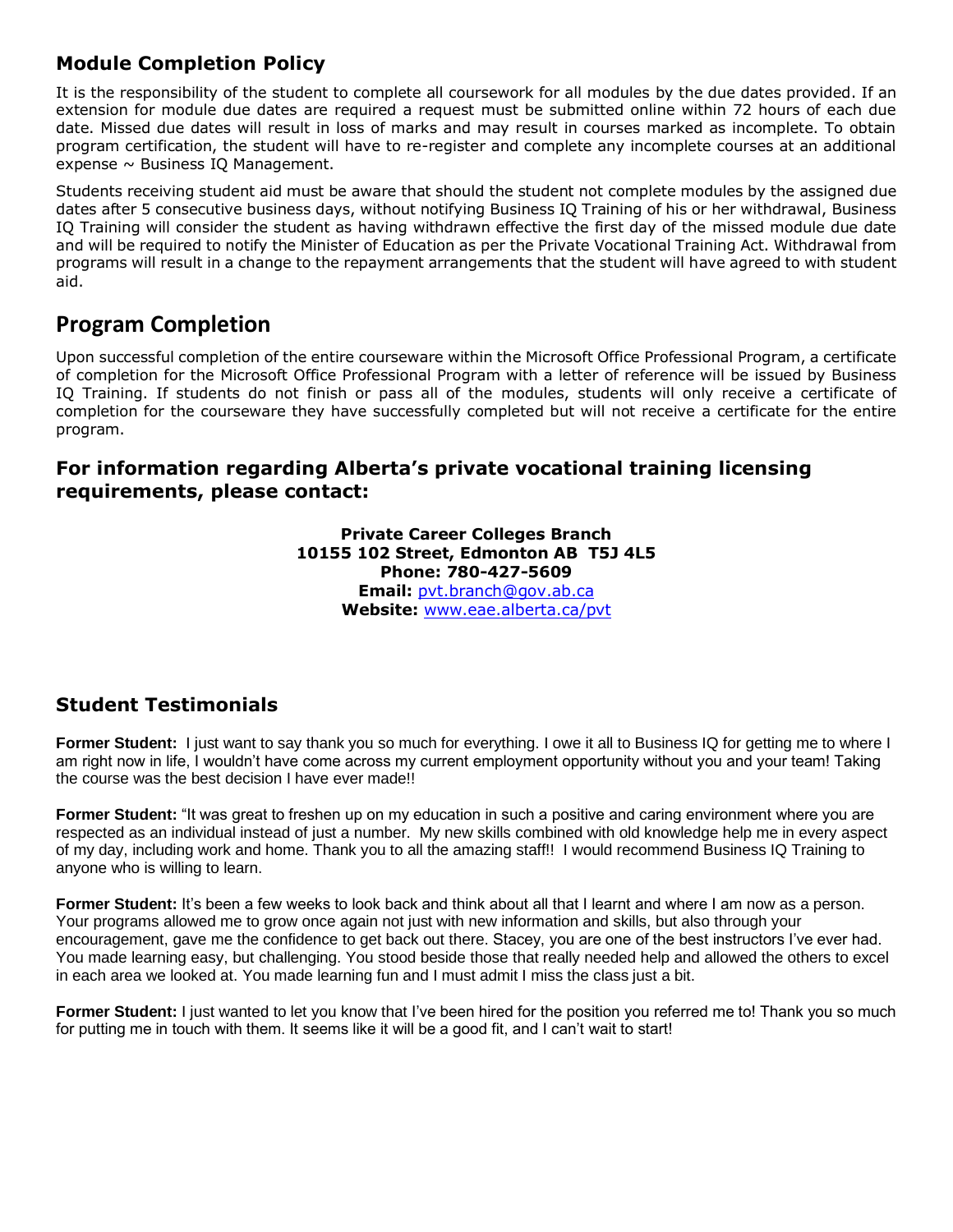

**Business IQ Training Centre 5051 50 Street Camrose, AB T4V 1R3 www.businessiqtraining.com Tel. (780) 672-2672**

# **Microsoft Office Professional Program Course Module Schedule**

| <b>Module 1</b>                     | <b>Module 5</b>                                                 |
|-------------------------------------|-----------------------------------------------------------------|
| <b>Completion time: 21 Days</b>     | <b>Completion time: 14 Days</b>                                 |
| <b>Windows Operating Systems</b>    | Microsoft Office Word Level 3                                   |
| Microsoft Office Word Level 1       | Microsoft Office Outlook Level 3                                |
| Microsoft Office Outlook Level 1    | Microsoft Office Publisher                                      |
|                                     |                                                                 |
| <b>Module 2</b>                     | <b>Module 6</b>                                                 |
| <b>Completion time: 14 Days</b>     | <b>Completion time: 14 Days</b>                                 |
| Microsoft Office PowerPoint Level 1 | <b>Microsoft Office PowerPoint Level 3</b>                      |
| Microsoft Office Excel Level 1      | Microsoft Office Excel Level 3                                  |
|                                     | Program Evaluation                                              |
|                                     |                                                                 |
|                                     |                                                                 |
| <b>Module 3</b>                     | <b>Module 7 - Microsoft Office Finals</b>                       |
| <b>Completion time: 14 Days</b>     | Final Exams are open for 7 days following completion of modules |
| Microsoft Office Word Level 2       | Microsoft Final - Theory Exam                                   |
| Microsoft Office Outlook Level 2    | Microsoft Final - Practical Exam Part A                         |
| Resume & Cover Letter Writing       |                                                                 |
|                                     |                                                                 |
| <b>Module 4</b>                     | <b>Module 8 - Microsoft Office Finals</b>                       |
| <b>Completion time: 14 Days</b>     | Final Exams are open for 7 days following completion of modules |
| Microsoft Office PowerPoint Level 2 | Microsoft Final - Practical Exam Part B                         |
| Microsoft Office Excel Level 2      | Microsoft Final - Practical Exam Part C                         |
| <b>Google Applications</b>          |                                                                 |
|                                     |                                                                 |
|                                     |                                                                 |

**Module Due Dates.** It is the responsibility of the student to complete all coursework for all modules. If an extension for module due dates is required, a request must be submitted online within 72 hours of each due date. Missed due dates will result in loss of marks and may result in courses marked as incomplete. To obtain program certification the student will have to re-register and complete any incomplete courses at an additional expense  $\sim$  Business IQ Management.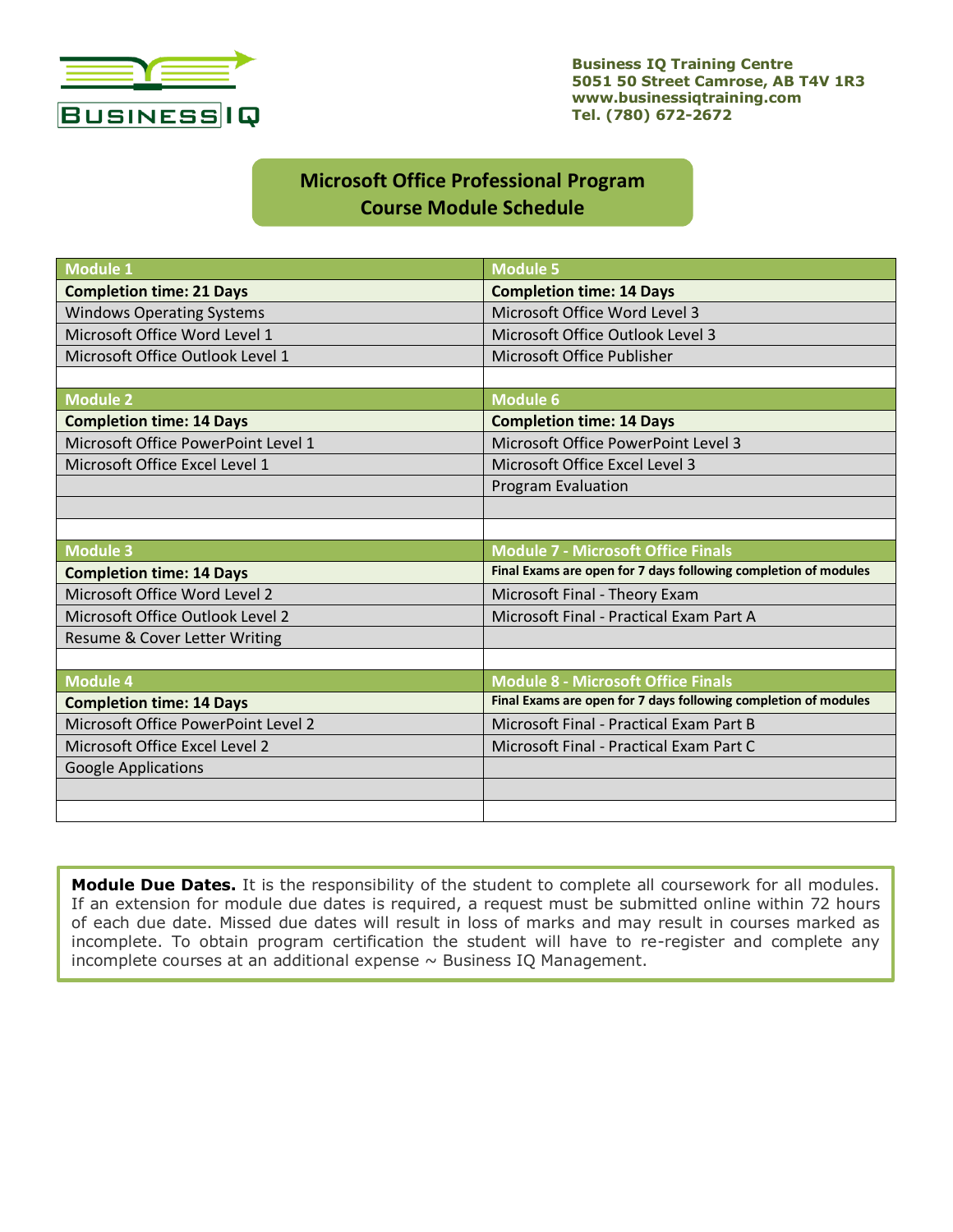

# **Certificate Program Application Form**

**Distance Learning Microsoft Office Professional Program - \$4000.00** 

**\*Please note that this form can be printed and returned by email or mail or can be accessed as a fillable form online a[t http://businessiqtraining.weebly.com/distance-learning-program-packages.html](http://businessiqtraining.weebly.com/distance-learning-program-packages.html)**

| Last Name |                                                                                                      | <b>First Name</b>                                                                                                                                                                                                                                                                                                                                                                                                                                                                            |                 |                                                                                                          |  |  |  |  |
|-----------|------------------------------------------------------------------------------------------------------|----------------------------------------------------------------------------------------------------------------------------------------------------------------------------------------------------------------------------------------------------------------------------------------------------------------------------------------------------------------------------------------------------------------------------------------------------------------------------------------------|-----------------|----------------------------------------------------------------------------------------------------------|--|--|--|--|
| Apt#      | Address                                                                                              |                                                                                                                                                                                                                                                                                                                                                                                                                                                                                              | City & Province |                                                                                                          |  |  |  |  |
|           | Home Phone                                                                                           | <b>E-mail Address</b>                                                                                                                                                                                                                                                                                                                                                                                                                                                                        |                 | Date of Birth (year/month/day)                                                                           |  |  |  |  |
|           |                                                                                                      | Please select the program you are registering for:                                                                                                                                                                                                                                                                                                                                                                                                                                           |                 |                                                                                                          |  |  |  |  |
|           | 1/15/2022 to 4/23/2022<br>2/15/2022 to 5/24/2022<br>3/15/2022 to 6/21/2022<br>4/15/2022 to 7/22/2022 | 5/15/2022 to 8/21/2022<br>6/15/2022 to 9/21/2022<br>7/15/2022 to 10/21/2022<br>8/15/2022 to 11/21/2022                                                                                                                                                                                                                                                                                                                                                                                       |                 | 9/15/2022 to 12/22/2021<br>10/15/2022 to 1/21/2023<br>11/15/2022 to 2/21/2023<br>12/15/2022 to 3/23/2023 |  |  |  |  |
|           | <b>Program Payment Arrangements</b>                                                                  |                                                                                                                                                                                                                                                                                                                                                                                                                                                                                              |                 |                                                                                                          |  |  |  |  |
|           |                                                                                                      | Registration Fee (*where applicable) of \$400.00 received. Date:<br>*for registration fee to be waived Business IQ Training must receive proof of Student Finance arrangements.<br>Registration fees will be applied to outstanding tuition amounts due upon training commencement. In the event<br>that training is cancelled prior to commencement, the registration fee is refundable.<br>$\Box$ VISA $\Box$ MasterCard $\Box$ Cash $\Box$ Debit Card $\Box$ Certified Cheque/Money Order |                 |                                                                                                          |  |  |  |  |
|           | Books/Supplies Fee of \$1200.00 received. Date:<br>be awarded after this date.                       | Books/Supplies fee is due 2 weeks previous to the program start date. If paid prior to the date specified, this<br>amount is refundable if training is cancelled prior to shipment of books and supplies. No refunds of this fee will<br>$\Box$ VISA $\Box$ MasterCard $\Box$ Cash $\Box$ Debit Card $\Box$ Certified Cheque/Money Order                                                                                                                                                     |                 |                                                                                                          |  |  |  |  |
|           | Tuition Fee Balance of \$2800.00 received. Date:                                                     | Tuition fee is due upon program commencement. If paid prior to commencement, this amount is refundable if<br>training is cancelled prior to course start date. For refunds on tuition after training start date, refer to<br>Refund of Tuition - after training begins on page 4 of this handout.<br>$\Box$ VISA $\Box$ MasterCard $\Box$ Cash $\Box$ Debit Card $\Box$ Certified Cheque/Money Order                                                                                         |                 |                                                                                                          |  |  |  |  |